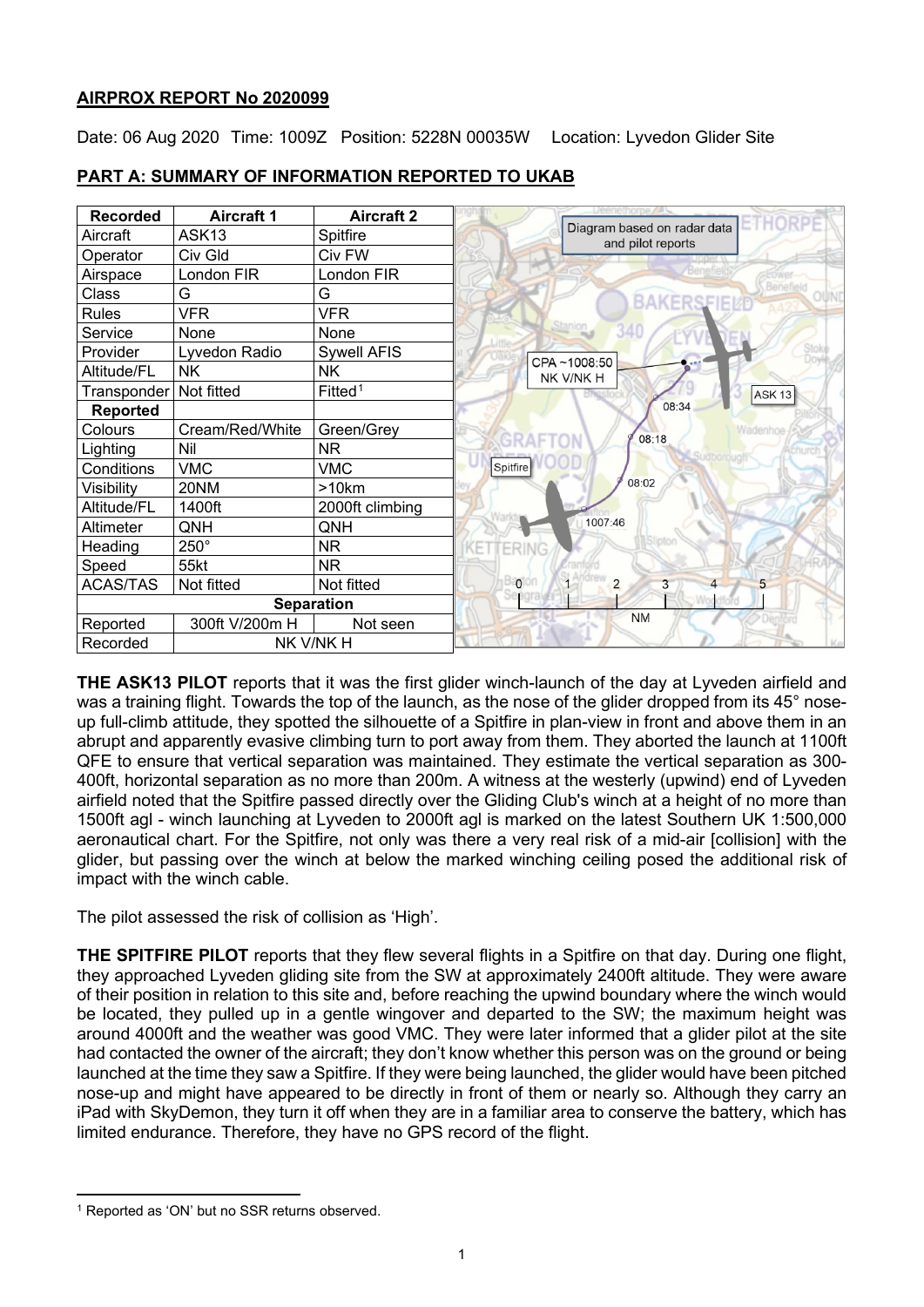#### **Factual Background**

The weather at Wittering was recorded as follows:

METAR EGXT 060950Z 21009KT 9999 SCT018 BKN024 21/15 Q1016 WHT= METAR EGXT 061050Z 20009KT 9999 SCT026 24/15 Q1016 BLU=

#### **Analysis and Investigation**

#### **UKAB Secretariat**

Analysis of the NATS radar replay revealed a primary radar track approaching the vicinity of Lyveden glider site from the SW at around the time stated in both pilots' reports. The primary track proceeds in a north-easterly direction and overflies the centre of the Lyveden gliding site at around 1009Z (Figure 1) – the time that the glider pilot reports aborting their launch. No height information is available on the primary track and the glider is not detected by the radar. The primary track then continues in a north-easterly direction, away from the glider site (Figure 2).



Figure 1 – 1008:54 Figure 2 – 1009:28



Further investigation through the Spitfire's operating company confirmed that the aircraft is fitted with a Mode S transponder and that the technical log for the aircraft did not contain any details of unserviceability of that equipment on the day of the Airprox. Additionally, the Spitfire pilot has confirmed that, to the best of their knowledge, the transponder was switched on at the time of the Airprox.

The ASK13 and Spitfire pilots shared an equal responsibility for collision avoidance and not to operate in such proximity to other aircraft as to create a collision hazard. [2](#page-1-0) If the incident geometry is considered as converging then the Spitfire pilot was required to give way to the ASK13. [3](#page-1-1) An aircraft operated on or in the vicinity of an aerodrome shall conform with or avoid the pattern of traffic formed by other aircraft in operation. [4](#page-1-2)

<span id="page-1-0"></span><sup>2</sup> SERA.3205 Proximity.

<span id="page-1-1"></span><sup>&</sup>lt;sup>3</sup> SERA.3210 Right-of-way (c)(2) Converging.

<span id="page-1-2"></span><sup>4</sup> SERA.3225 Operation on and in the Vicinity of an Aerodrome.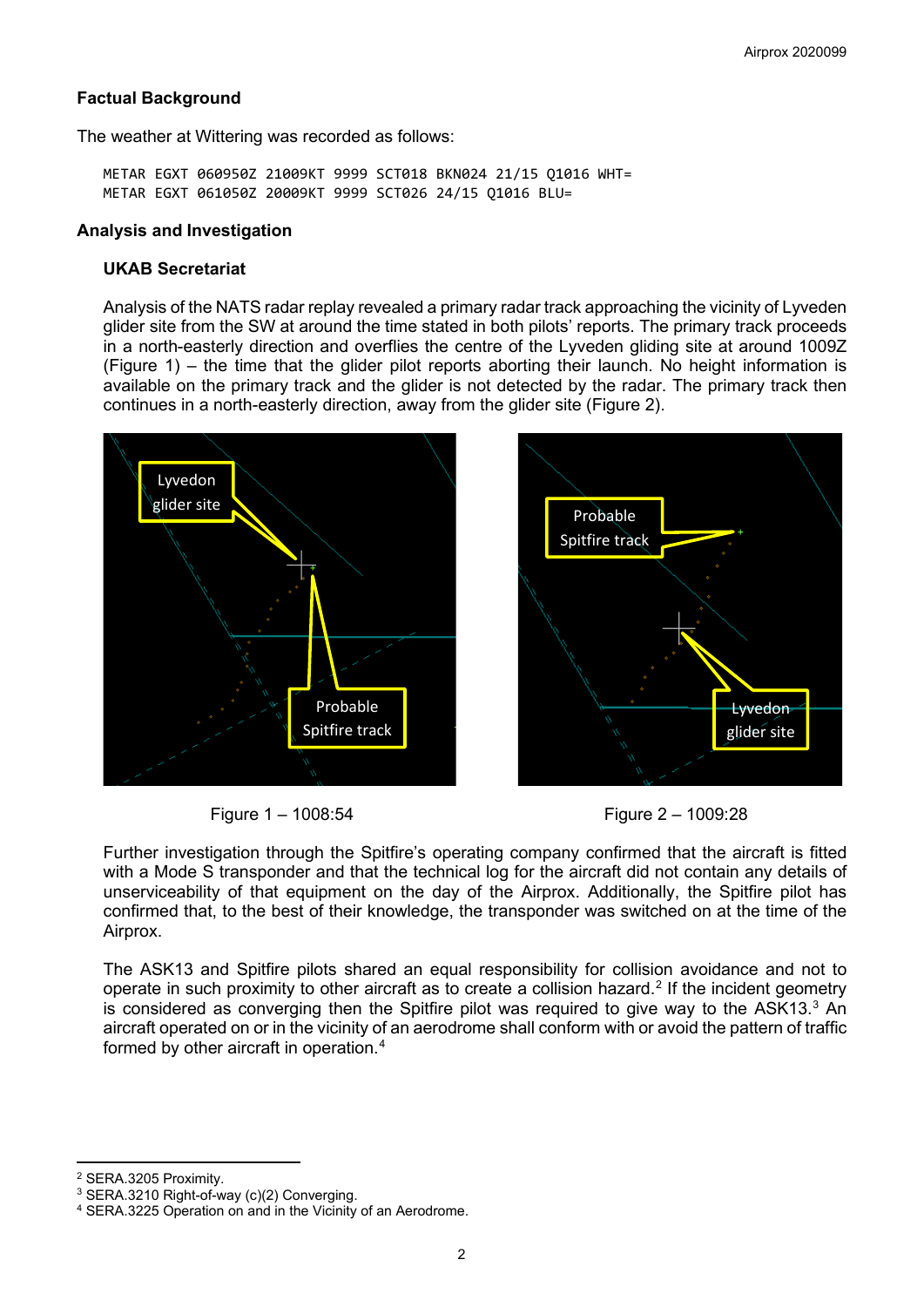# **Comments**

#### **BGA**

It is very disappointing to see yet another overflight of a gliding site below the maximum launch height, in this case leading to the glider needing to release the cable prematurely. Gliding sites are clearly marked on the paper and electronic maps and the area directly over the site is the most important to avoid. Only a small change of course in pre-flight planning or when en-route is necessary to keep away from the immediate overhead.

## **Summary**

An Airprox was reported when an ASK13 glider and a Spitfire flew into proximity over Lyvedon Glider Site at 1009Z on Thursday 6<sup>th</sup> August 2020. Both pilots were operating under VFR in VMC; neither pilot was in receipt of an Air Traffic Service.

# **PART B: SUMMARY OF THE BOARD'S DISCUSSIONS**

Information available consisted of reports from both pilots and radar photographs/video recordings. Relevant contributory factors mentioned during the Board's discussions are highlighted within the text in bold, with the numbers referring to the Contributory Factors table displayed in Part C.

Due to the exceptional circumstances presented by the coronavirus pandemic, this incident was assessed as part of a 'virtual' UK Airprox Board meeting where members provided a combination of written contributions and dial-in/VTC comments.

The Board first considered the actions of the glider pilot and members quickly agreed that, without any situational awareness of the approaching Spitfire (**CF4**), there was little more that they could have done to prevent the Airprox from occurring. The glider pilot had been in the final stages of a winch-launch and their lookout would therefore have been slightly compromised in front of the aircraft. That said, on sighting the Spitfire and being concerned by its proximity (**CF6**), the glider pilot had taken the only option available to them in releasing the winch cable.

The Board then discussed the actions of the Spitfire pilot. Some members wondered if, having flown that aircraft on a number of occasions on the day of the Airprox, the pilot may have misremembered the circumstances of this particular flight. Their account of their post-event track was inconsistent with the radar replay and their recollection of altitudes did not mirror the glider pilot's account. On this latter point, the Board agreed that without a recorded altitude from the Spitfire's transponder or a GPS file from the glider then it had not been possible to determine the altitude of either aircraft, thus hindering their understanding of how the event had unfolded. The Board discussed the possibility that the lack of transponder returns from the Spitfire had been contributory to this Airprox; however, given that there was nothing on-board the glider that could have detected the Spitfire's transponder signals, members stopped short of assigning a contributory factor in this regard. Nevertheless, the Board felt that the owner of the Spitfire may wish to undertake checks on the serviceability of the aircraft's transponder with local Air Traffic Service Providers on future flights. The Board considered that the Spitfire pilot's choice of routing on the day had increased the likelihood of encountering a glider, and that this had been contributory to the Airprox (**CF1**). Furthermore, there had been no apparent attempt to contact the glider site – either pre-flight or once airborne – from the Spitfire pilot (**CF3**), which may have at least alerted them to the fact that Lyvedon glider site was active with winch-launching on that day. The Board deemed that the Spitfire pilot had not had any situational awareness of the presence of the ASK13 glider (**CF4**) and that, notwithstanding the lack of recorded altitude data from either aircraft, had also not avoided the pattern of traffic formed by the glider launching from Lyvedon (**CF2**). Members accepted that the Spitfire pilot had conducted a manoeuvre intended to keep them clear of the glider site, but that they had not actually seen the ASK13 glider on its winch-launch (CF5).

Turning to the risk involved in this event, the Board was somewhat hindered by the lack of altitude information from either aircraft and also the absence of any GPS data or primary radar return from the ASK13 glider. That said, and in the interests of impartiality, members agreed that the glider pilot's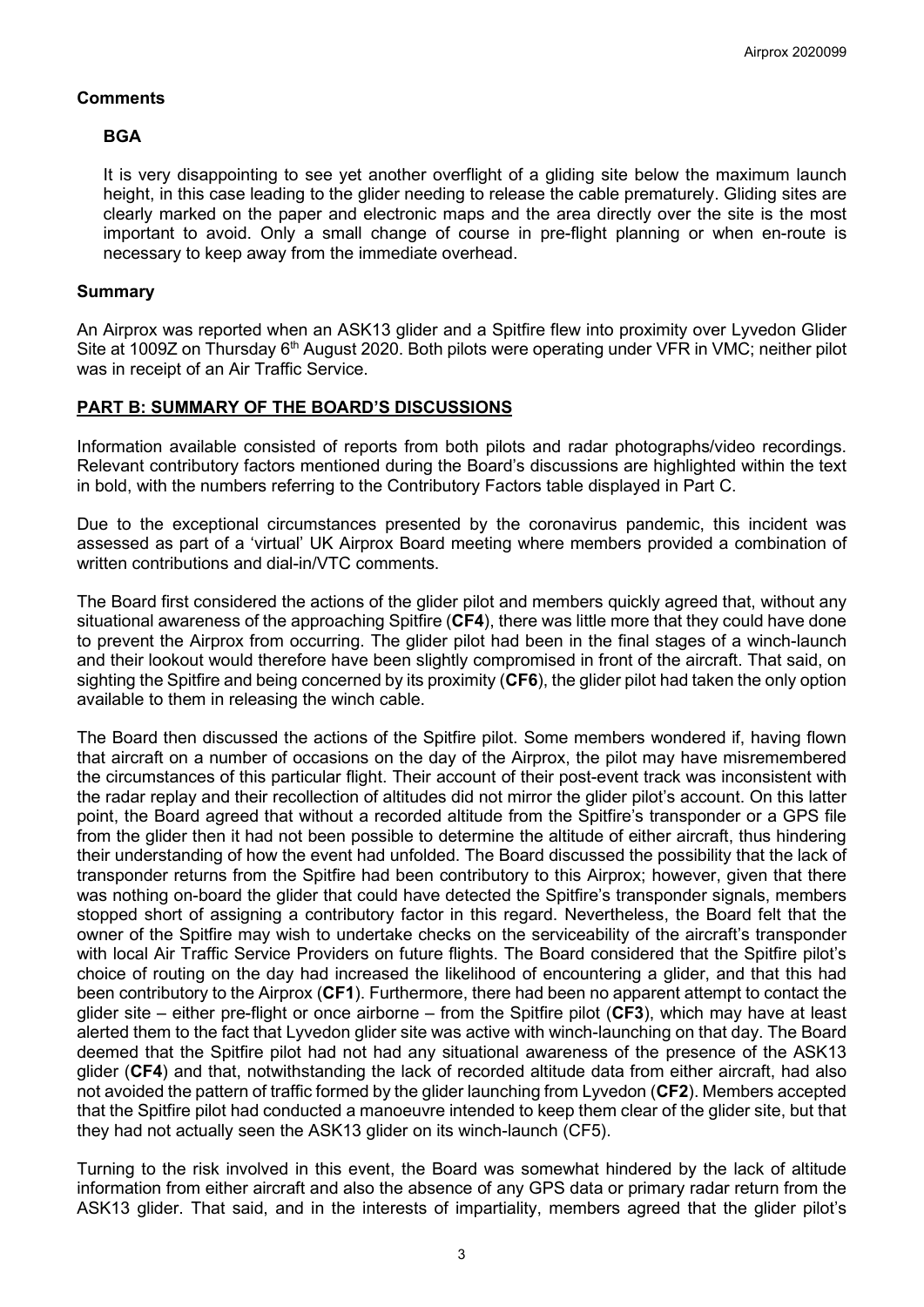assessment of vertical separation may have been influenced by a degree of surprise at seeing the Spitfire during their launch and also that the Spitfire pilot may have misremembered the exact profile that they had flown in the vicinity of the glider site. This led to a prolonged discussion over whether there was enough information available for the Board to assign a risk of collision (Category D) or if one or other pilot's account could be deemed to be the more accurate. After considering all the factors involved, members finally agreed that there had been enough information available to assign a risk of collision and that, although safety had been degraded, no actual risk of collision had existed. Accordingly, the Board assigned a Risk Category C to this event.

# **PART C: ASSESSMENT OF CONTRIBUTORY FACTORS AND RISK**

# Contributory Factors:

|    | 2020099                                                        |                                               |                                                                     |  |
|----|----------------------------------------------------------------|-----------------------------------------------|---------------------------------------------------------------------|--|
| CF | Factor                                                         | <b>Description</b>                            | <b>Amplification</b>                                                |  |
|    | <b>Flight Elements</b>                                         |                                               |                                                                     |  |
|    | <b>• Tactical Planning and Execution</b>                       |                                               |                                                                     |  |
|    | Human<br>Factors                                               | • Pre-flight briefing and flight preparation  |                                                                     |  |
| 2  | Human<br>Factors                                               | • Monitoring of Other Aircraft                | Did not avoid/conform with the pattern of traffic already<br>formed |  |
| 3  | Human<br>Factors                                               | • Accuracy of Communication                   | Ineffective communication of intentions                             |  |
|    | • Situational Awareness of the Conflicting Aircraft and Action |                                               |                                                                     |  |
| 4  | Contextual                                                     | • Situational Awareness and Sensory<br>Events | Pilot had no, late or only generic, Situational Awareness           |  |
|    | • See and Avoid                                                |                                               |                                                                     |  |
| 5  | Human<br>Factors                                               | • Monitoring of Other Aircraft                | Non-sighting or effectively a non-sighting by one or both pilots    |  |
| 6  | Human<br>Factors                                               | • Perception of Visual Information            | Pilot was concerned by the proximity of the other aircraft          |  |

#### Degree of Risk: C

#### Safety Barrier Assessment<sup>[5](#page-3-0)</sup>

In assessing the effectiveness of the safety barriers associated with this incident, the Board concluded that the key factors had been that:

# **Flight Elements:**

**Tactical Planning and Execution** was assessed as **partially effective** because the Spitfire pilot had planned to fly towards the overhead of Lyvedon glider site and, irrespective of altitude, had therefore increased the likelihood of encountering a glider and they had not avoided the pattern of traffic formed by the glider.

**Situational Awareness of the Conflicting Aircraft and Action** were assessed as **ineffective** because neither pilot had any prior warning of the presence of the other aircraft.

<span id="page-3-0"></span><sup>&</sup>lt;sup>5</sup> The UK Airprox Board scheme for assessing the Availability, Functionality and Effectiveness of safety barriers can be found on the [UKAB Website.](http://www.airproxboard.org.uk/Learn-more/Airprox-Barrier-Assessment/)